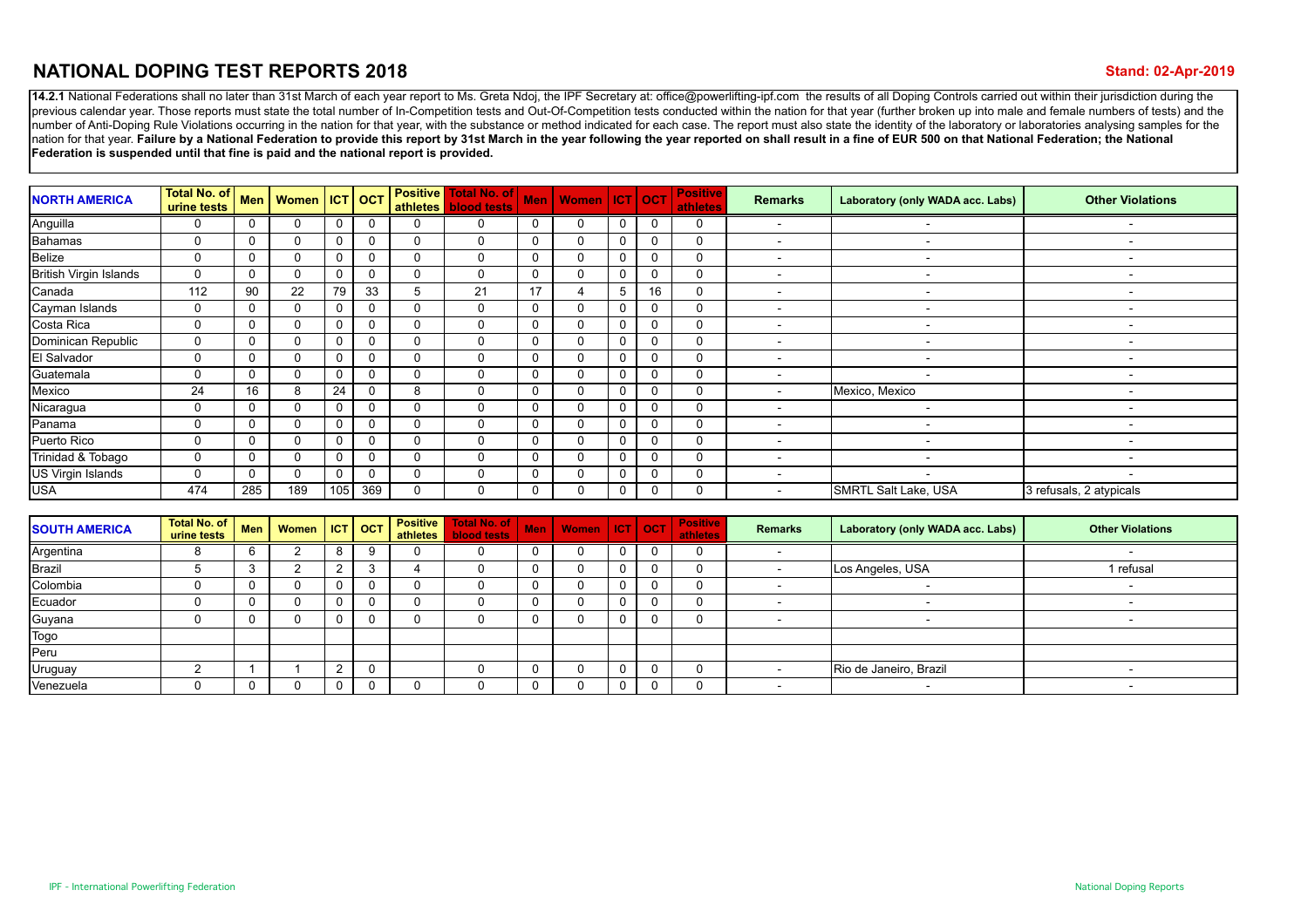| <b>EUROPE</b>        | <b>Total No. of</b><br>urine tests | Men            | <b>Women</b>     | <b>ICT</b>  | <b>OCT</b>     | athletes       | Positive   Total No. of<br><b>blood tests</b> | <b>Men</b>     | <b>Women</b>   | CT          | <b>OCT</b>     | <b>Positive</b><br>athletes | <b>Remarks</b>           | Laboratory (only WADA acc. Labs)       | <b>Other Violations</b>                |
|----------------------|------------------------------------|----------------|------------------|-------------|----------------|----------------|-----------------------------------------------|----------------|----------------|-------------|----------------|-----------------------------|--------------------------|----------------------------------------|----------------------------------------|
| Armenia              | $\mathbf 0$                        | $\mathbf 0$    | $\mathbf 0$      | 0           | $\mathbf 0$    | $\mathbf 0$    | $\mathbf 0$                                   | $\mathbf 0$    | 0              | 0           | $\mathbf 0$    | $\mathbf 0$                 |                          |                                        |                                        |
| Austria              | 41                                 | 29             | 12               | 14          | 27             | $\mathbf{0}$   | $\overline{7}$                                | 5              | $\overline{2}$ | 0           | $\overline{7}$ | $\Omega$                    |                          | Seibersdorf, Austria                   | 2 Filing Failures                      |
| Belarus              | 14                                 | $\overline{7}$ | $\overline{7}$   | 11          | 3              | $\overline{1}$ | $\overline{4}$                                | $\mathbf{1}$   | 3              | 0           | $\overline{4}$ | $\mathbf{0}$                |                          | Kreischa and Cologne, GER, Warsaw, POL |                                        |
| Belgium              | 26                                 | 15             | 11               | 24          | $\overline{2}$ | $\overline{1}$ | 5                                             | $\overline{4}$ | $\mathbf{1}$   | 5           | $\mathbf 0$    | $\mathbf 0$                 | $\sim$                   | DoCo Lab Gent / Belgium                |                                        |
| Bulgaria             | $\mathbf 0$                        | $\mathsf{O}$   | $\mathbf 0$      | $\mathbf 0$ | $\mathbf 0$    | $\mathbf 0$    | $\mathbf 0$                                   | $\mathbf 0$    | 0              | 0           | $\mathbf 0$    | $\Omega$                    |                          |                                        |                                        |
| Croatia              | 14                                 | 12             | $\overline{2}$   | 14          | 0              | $\overline{1}$ | 6                                             | 5              | $\mathbf{1}$   | 6           | $\mathbf 0$    | $\Omega$                    |                          | Seibersdorf, Austria                   | refused test                           |
| Czech Republic       | 32                                 | 29             | 3                | 25          | $\overline{7}$ | $\overline{1}$ | $\overline{4}$                                | $\overline{4}$ | 0              | 0           | $\overline{4}$ | $\Omega$                    |                          | Kreischa, Germany                      |                                        |
| Denmark              | 97                                 | 70             | 27               | 21          | 76             | $\overline{2}$ | 22                                            | 13             | 9              | $\mathbf 1$ | 21             | $\mathbf 0$                 |                          | Oslo, Norway                           |                                        |
| Estonia              | 15                                 | 11             | $\overline{4}$   | 12          | 3              | $\mathbf 0$    | $\mathbf{1}$                                  | $\mathbf{1}$   | 0              | 0           | $\mathbf{1}$   | $\mathbf 0$                 |                          | Kreischa, Germany                      |                                        |
| Finland              | 118                                | 79             | 39               | 37          | 81             | $\mathbf 0$    | 37                                            | 29             | 8              | 9           | 28             | $\Omega$                    | $\sim$                   | Helsinki, Finland                      | $\sim$                                 |
| France               | 101                                | 79             | 22               | 75          | 26             | $\overline{2}$ | 9                                             | 3              | 6              | 4           | 5              | $\mathbf 0$                 | $\sim$                   | <b>AFLD Paris, France</b>              |                                        |
| Georgia              | $\mathbf 0$                        | $\mathbf 0$    | $\mathbf 0$      | $\mathbf 0$ | $\Omega$       | $\mathbf 0$    | $\mathbf 0$                                   | $\mathbf 0$    | $\mathbf 0$    | 0           | $\mathbf 0$    | $\Omega$                    | $\sim$                   |                                        |                                        |
| Germany              | 268                                | 213            | 55               | 219         | 49             | 12             | 74                                            | 66             | 8              | 43          | 31             | $\mathbf 0$                 | $\sim$                   | Cologne and Kreischa, Germany          |                                        |
| <b>Great Britain</b> | 86                                 | 59             | 27               | 85          | $\mathbf{1}$   | $\overline{7}$ | $\Omega$                                      | $\mathbf 0$    | 0              | $\mathbf 0$ | $\mathbf 0$    | $\Omega$                    | $\sim$                   | Stockholm, Sweden                      |                                        |
| Greece               | $\mathbf 0$                        | $\mathbf{0}$   | $\mathbf 0$      | 0           | $\mathbf{0}$   | $\mathbf 0$    | $\mathbf 0$                                   | $\mathbf 0$    | 0              | 0           | $\mathbf 0$    | $\Omega$                    | $\sim$                   |                                        |                                        |
| Hungary              | 24                                 | 16             | 8                | 20          | 4              | $\mathbf{0}$   | $\mathbf 0$                                   | $\mathbf 0$    | 0              | 0           | 0              | 0                           | $\overline{\phantom{a}}$ | Seibersdorf, Austria                   | $\sim$                                 |
| Iceland              | 9                                  | $\overline{7}$ | $\boldsymbol{2}$ | 4           | 5              | $\mathbf 0$    | $\mathbf 0$                                   | $\mathbf 0$    | 0              | 0           | $\mathsf 0$    | $\mathbf 0$                 | $\overline{\phantom{a}}$ | Stockholm, Sweden                      | $\overline{\phantom{a}}$               |
| Ireland              | 32                                 | 20             | 12               | 24          | 8              | $\mathbf 0$    | $\Omega$                                      | $\mathbf 0$    | $\mathbf 0$    | 0           | $\mathbf 0$    | $\Omega$                    | $\overline{\phantom{a}}$ | Doha, Quatar                           |                                        |
| Israel               |                                    |                |                  |             |                |                |                                               |                |                |             |                |                             |                          |                                        |                                        |
| Italy                | 39                                 | 31             | 8                | 33          | 6              | $\mathbf 0$    | $\mathbf 0$                                   | $\mathbf 0$    | 0              | 0           | $\mathbf 0$    | $\mathbf 0$                 |                          | DoCo Lab Gent / Belgium                |                                        |
| Latvia               | 34                                 | 23             | 11               | 31          | $\mathbf{3}$   | 6              | $\mathbf{1}$                                  | $\mathbf{1}$   | $\mathsf{O}$   | 0           | $\mathbf 1$    | $\mathbf 0$                 | $\overline{\phantom{a}}$ | Kreischa, Germany                      |                                        |
| Lithuania            | 3                                  | 3              | $\mathbf 0$      | 3           | 0              | $\overline{2}$ | $\mathbf 0$                                   | $\mathbf 0$    | 0              | 0           | $\mathbf 0$    | $\mathbf 0$                 | $\sim$                   | Warsaw / Poland                        |                                        |
| Luxembourg           | $\mathbf 0$                        | $\mathbf 0$    | $\mathbf 0$      | $\mathbf 0$ | $\Omega$       | $\mathbf 0$    | $\Omega$                                      | $\mathbf 0$    | $\mathbf 0$    | $\mathbf 0$ | $\mathbf 0$    | $\Omega$                    | $\sim$                   | $\sim$                                 |                                        |
| Netherlands          | 42                                 | 24             | 17               | 41          | $\mathbf{1}$   | 2              | $\mathbf 0$                                   | $\mathbf 0$    | 0              | 0           | $\mathbf 0$    | $\Omega$                    | $\sim$                   |                                        |                                        |
| Norway               | 175                                | 133            | 42               | 70          | 105            | $\overline{2}$ | 16                                            | 11             | 5              | 16          | $\mathbf 0$    | $\mathbf 0$                 | $\sim$                   | Oslo, Norway                           |                                        |
| Poland               | 29                                 | 24             | 5                | 25          | $\overline{4}$ | 3              | 8                                             | 6              | $\overline{2}$ | 0           | 8              | $\Omega$                    | $\sim$                   | Warsaw, Poland                         |                                        |
| Romania              | 9                                  | 9              | $\mathbf 0$      | 4           | 5              | $\mathbf 0$    | $\mathbf{1}$                                  | $\mathbf{1}$   | 0              | -1          | $\mathbf 0$    | $\Omega$                    | $\sim$                   | Athens, Greece                         |                                        |
| Russia               | 350                                | 190            | 166              | 129         | 221            | 35             | $\mathbf 0$                                   | $\mathbf 0$    | 0              | 0           | $\mathbf 0$    | $\Omega$                    | $\overline{\phantom{a}}$ | Moscow, Russia                         | 6 missed tests, 3 other                |
| Serbia               |                                    |                |                  |             |                |                |                                               |                |                |             |                |                             |                          |                                        |                                        |
| Slovakia             | $\pmb{0}$                          | $\mathbf 0$    | 0                | $\mathbf 0$ | $\mathbf 0$    | $\mathbf 0$    | $\Omega$                                      | $\mathbf 0$    | 0              | 0           | $\mathbf 0$    | $\Omega$                    | $\sim$                   |                                        |                                        |
| Slovenia             | 3                                  | 3              | $\mathbf 0$      | 3           | $\mathbf 0$    | $\mathbf 0$    | $\mathbf{0}$                                  | $\mathbf 0$    | 0              | 0           | $\mathbf 0$    | $\mathbf 0$                 |                          | Seibersdorf, Austria                   |                                        |
| Spain                | 24                                 | 16             | 8                | 24          | 0              | $\mathbf 0$    | $\mathbf 0$                                   | $\mathbf 0$    | 0              | $\Omega$    | $\mathbf 0$    | $\Omega$                    | $\sim$                   | Madrid, Spain                          |                                        |
| Sweden               | 180                                | 122            | 58               | 85          | 95             | $\overline{4}$ | 9                                             | $\overline{7}$ | $\overline{2}$ | 3           | 6              | $\mathbf 0$                 |                          | Stockholm, Sweden                      | 2 refused tests, 1 starting during ban |
| Switzerland          |                                    |                |                  |             |                |                |                                               |                |                |             |                |                             |                          |                                        |                                        |
| Turkey               |                                    |                |                  |             |                |                |                                               |                |                |             |                |                             |                          |                                        |                                        |
| Ukraine              |                                    |                |                  |             |                |                |                                               |                |                |             |                |                             |                          |                                        |                                        |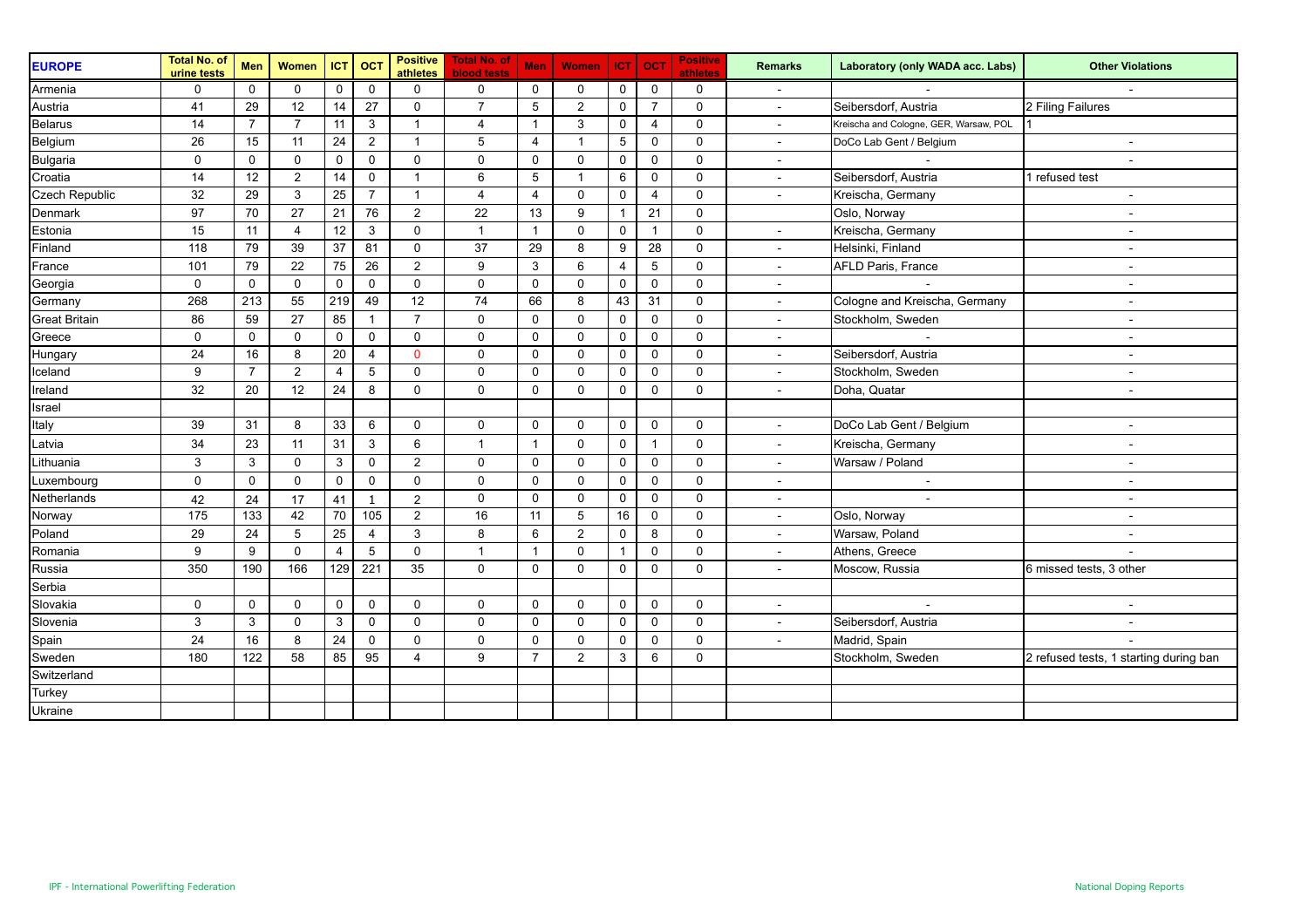| <b>ASIA</b>          | <b>Total No. of</b><br>urine tests | Men            | <b>Women</b>   | <b>ICT</b>     | <b>OCT</b>     | <b>Positive</b><br>athletes | Total No. of<br><b>blood tests</b> | <b>Men</b>   | <b>Women</b> |             | $ CT $ OCT  | <b>Positive</b><br>athletes | <b>Remarks</b> | Laboratory (only WADA acc. Labs) | <b>Other Violations</b>  |
|----------------------|------------------------------------|----------------|----------------|----------------|----------------|-----------------------------|------------------------------------|--------------|--------------|-------------|-------------|-----------------------------|----------------|----------------------------------|--------------------------|
| Afghanistan          |                                    |                |                |                |                |                             |                                    |              |              |             |             |                             |                |                                  |                          |
| Chinese Taipei       | 15                                 | $\overline{7}$ | 8              | 13             | 2              | $\mathbf{3}$                | $\mathbf 0$                        | $\mathbf 0$  | $\mathbf 0$  | $\mathbf 0$ | $\mathbf 0$ | $\mathbf 0$                 | $\sim$         | Tokyo, Japan                     | 1 refused test           |
| Hong Kong, China     | 6                                  | 5              | $\mathbf 1$    | $\overline{4}$ | $\overline{2}$ | 0                           | $\mathbf 0$                        | $\mathbf 0$  | $\mathbf 0$  | $\mathbf 0$ | 0           | $\mathbf 0$                 | $\sim$         | New Delhi, India                 |                          |
| India                | 60                                 | 34             | 21             |                |                | 13                          | 5                                  | 3            | 2            |             |             |                             | $\sim$         | New Delhi, India                 |                          |
| Indonesia            | $\mathbf 0$                        | $\mathbf 0$    | $\mathbf 0$    | 0              | $\mathbf 0$    | 0                           | $\mathbf 0$                        | 0            | $\mathbf 0$  | $\mathbf 0$ | $\Omega$    | $\Omega$                    | $\sim$         | $\sim$                           | $\overline{\phantom{a}}$ |
| Iran                 |                                    |                |                |                |                |                             |                                    |              |              |             |             |                             |                |                                  |                          |
| Iraq                 | $\mathbf{0}$                       | $\mathbf 0$    | $\mathbf 0$    | 0              | $\mathbf 0$    | 0                           | $\Omega$                           | $\Omega$     | $\mathbf 0$  | $\mathbf 0$ | $\Omega$    | $\mathbf{0}$                | $\sim$         | $\overline{\phantom{a}}$         | $\sim$                   |
| Japan                | 48                                 | 38             | 10             | 48             | $\mathbf 0$    | 0                           | $\mathbf{0}$                       | $\Omega$     | $\mathbf 0$  | $\mathbf 0$ | $\Omega$    | $\Omega$                    | $\sim$         | $\overline{\phantom{a}}$         |                          |
| Jordan               |                                    |                |                |                |                |                             |                                    |              |              |             |             |                             |                |                                  |                          |
| Kazakhstan           | $\overline{7}$                     | 5              | $\overline{2}$ | $\mathbf 0$    | $\overline{7}$ | 0                           | $\mathbf 0$                        | $\mathbf 0$  | $\mathbf 0$  | $\mathbf 0$ | $\mathbf 0$ | $\mathbf 0$                 | $\sim$         | Kreischa, Germany                |                          |
| Kuwait               |                                    |                |                |                |                |                             |                                    |              |              |             |             |                             |                |                                  |                          |
| Kyrgystan            | $\mathbf 0$                        | $\mathbf 0$    | $\mathbf 0$    | $\mathbf 0$    | $\mathbf 0$    | 0                           | $\mathbf 0$                        | $\mathbf 0$  | $\mathbf 0$  | $\mathbf 0$ | $\mathbf 0$ | $\mathbf 0$                 |                | $\overline{\phantom{a}}$         |                          |
| Lebanon              | $\mathbf 0$                        | $\mathbf 0$    | $\mathbf 0$    | 0              | 0              | $\mathbf 0$                 | $\mathbf 0$                        | 0            | $\mathbf 0$  | $\mathbf 0$ | $\Omega$    | $\mathbf 0$                 | $\sim$         | $\overline{\phantom{a}}$         | $\sim$                   |
| Malaysia             | $\mathbf 0$                        | $\mathbf 0$    | $\mathbf 0$    | $\mathbf 0$    | $\mathbf 0$    | 0                           | $\mathbf 0$                        | 0            | $\mathbf 0$  | $\mathbf 0$ | 0           | $\mathbf 0$                 | $\sim$         | $\sim$                           | $\sim$                   |
| Mongolia             |                                    |                |                |                |                |                             |                                    |              |              |             |             |                             |                |                                  |                          |
| Oman                 |                                    |                |                |                |                |                             |                                    |              |              |             |             |                             |                |                                  |                          |
| Pakistan             | $\mathbf 0$                        | $\mathbf 0$    | $\Omega$       | $\mathbf 0$    | $\mathbf 0$    | $\mathbf 0$                 | $\Omega$                           | $\mathbf{0}$ | $\mathbf 0$  | $\mathbf 0$ | $\Omega$    | $\mathbf{0}$                | $\sim$         |                                  | $\sim$                   |
| Philippines          | $\overline{4}$                     | 4              | $\mathbf 0$    | 4              | $\mathbf 0$    | 0                           | $\mathbf 0$                        | $\mathbf 0$  | $\mathbf 0$  | $\mathbf 0$ | $\Omega$    | $\mathbf 0$                 | $\sim$         | Bangkok, Thailand                | $\sim$                   |
| Singapore            |                                    |                |                |                |                |                             |                                    |              |              |             |             |                             |                |                                  |                          |
| South Korea          | $\mathsf{O}$                       | $\mathbf 0$    | $\mathbf 0$    | $\mathbf 0$    | 0              | $\mathsf{O}$                | $\mathbf{0}$                       | 0            | $\mathsf{O}$ | $\mathbf 0$ | $\mathbf 0$ | $\mathbf 0$                 | $\sim$         | $\sim$                           | $\sim$                   |
| Sri Lanka            |                                    |                |                |                |                |                             |                                    |              |              |             |             |                             |                |                                  |                          |
| Syria                | 5                                  | $\overline{4}$ | -1             | $\mathbf{1}$   | 5              |                             | $\mathbf 0$                        | 0            | $\mathbf 0$  | $\mathbf 0$ | 0           | $\mathbf 0$                 | $\sim$         | New Delhi, India                 | $\sim$                   |
| Tajikistan           |                                    |                |                |                |                |                             |                                    |              |              |             |             |                             |                |                                  |                          |
| Thailand             | $\mathbf 0$                        | $\mathbf 0$    | 0              | $\mathbf 0$    | $\mathbf 0$    | 0                           | $\mathbf 0$                        | $\mathbf 0$  | $\mathbf 0$  | $\mathbf 0$ | $\Omega$    | $\Omega$                    | $\sim$         | $\sim$                           | $\sim$                   |
| Turkmenistan         |                                    |                |                |                |                |                             |                                    |              |              |             |             |                             |                |                                  |                          |
| United Arab Emirates | $\mathbf 0$                        | $\mathbf 0$    | $\mathbf 0$    | $\mathbf 0$    | 0              | 0                           | $\mathbf 0$                        | 0            | $\mathbf 0$  | $\mathbf 0$ | 0           | $\mathbf 0$                 | $\sim$         | $\sim$                           | $\sim$                   |
| Uzbekistan           |                                    |                |                |                |                |                             |                                    |              |              |             |             |                             |                |                                  |                          |

| <b>OCEANIA</b>          | <b>Total No. of</b><br>urine tests | Men      | Women |    | $ $ ICT $ $ OCT | <b>Positive</b><br>athletes | Total No. of<br><b>blood tests</b> | <b>Men</b> | <b>Women</b> | $ $ ICT $ $ OCT | <b>Positive</b><br>athletes | Remarks                  | Laboratory (only WADA acc. Labs) | <b>Other Violations</b> |
|-------------------------|------------------------------------|----------|-------|----|-----------------|-----------------------------|------------------------------------|------------|--------------|-----------------|-----------------------------|--------------------------|----------------------------------|-------------------------|
| Australia               | 10                                 |          | 3     | 10 | $\Omega$        |                             |                                    | 0          | 0            | 0               |                             | $\overline{a}$           |                                  |                         |
| Anguilla                |                                    |          |       |    |                 |                             |                                    |            |              |                 |                             |                          |                                  |                         |
| Fiji                    | 0                                  | 0        | 0     |    |                 | 0                           | 0                                  | $\Omega$   | 0            | $\mathbf{0}$    |                             | $\overline{\phantom{0}}$ | $\overline{\phantom{a}}$         |                         |
| Kiribati                |                                    |          |       |    |                 |                             |                                    |            |              |                 |                             |                          |                                  |                         |
| New Caledonia           | 0                                  | - 0      | 0     |    |                 | 0                           | $\Omega$                           | 0          | 0            | $\mathbf 0$     |                             | $\overline{\phantom{0}}$ | $\overline{\phantom{0}}$         |                         |
| New Zealand             | 21                                 | 14       |       | 19 | $\overline{2}$  |                             | 0                                  | 0          | 0            | 0               |                             | $\sim$                   | Sydney, Australia                |                         |
| Niue                    |                                    |          |       |    |                 |                             |                                    |            |              |                 |                             |                          |                                  |                         |
| Papua New Guinea        |                                    |          |       |    |                 |                             |                                    |            |              |                 |                             |                          |                                  |                         |
| Nauru                   | 0                                  | $\Omega$ | 0     |    |                 | 0                           | 0                                  | 0          | 0            | $\mathbf 0$     |                             | $\overline{\phantom{0}}$ |                                  |                         |
| Samoa                   | 0                                  | 0        | 0     |    |                 |                             | 0                                  | 0          | 0            | $\Omega$        |                             | $\overline{\phantom{0}}$ |                                  |                         |
| Solomon Islands         |                                    |          |       |    |                 |                             |                                    |            |              |                 |                             |                          |                                  |                         |
| Tahiti French Polinesia |                                    |          |       |    |                 |                             |                                    |            |              |                 |                             |                          |                                  |                         |
| Tonga                   | $\mathbf{0}$                       | $\Omega$ | 0     |    | U               | 0                           | 0                                  | $\Omega$   | 0            | $\mathbf{0}$    | 0                           | $\overline{\phantom{0}}$ |                                  |                         |
| Tuvalu                  |                                    |          |       |    |                 |                             |                                    |            |              |                 |                             |                          |                                  |                         |